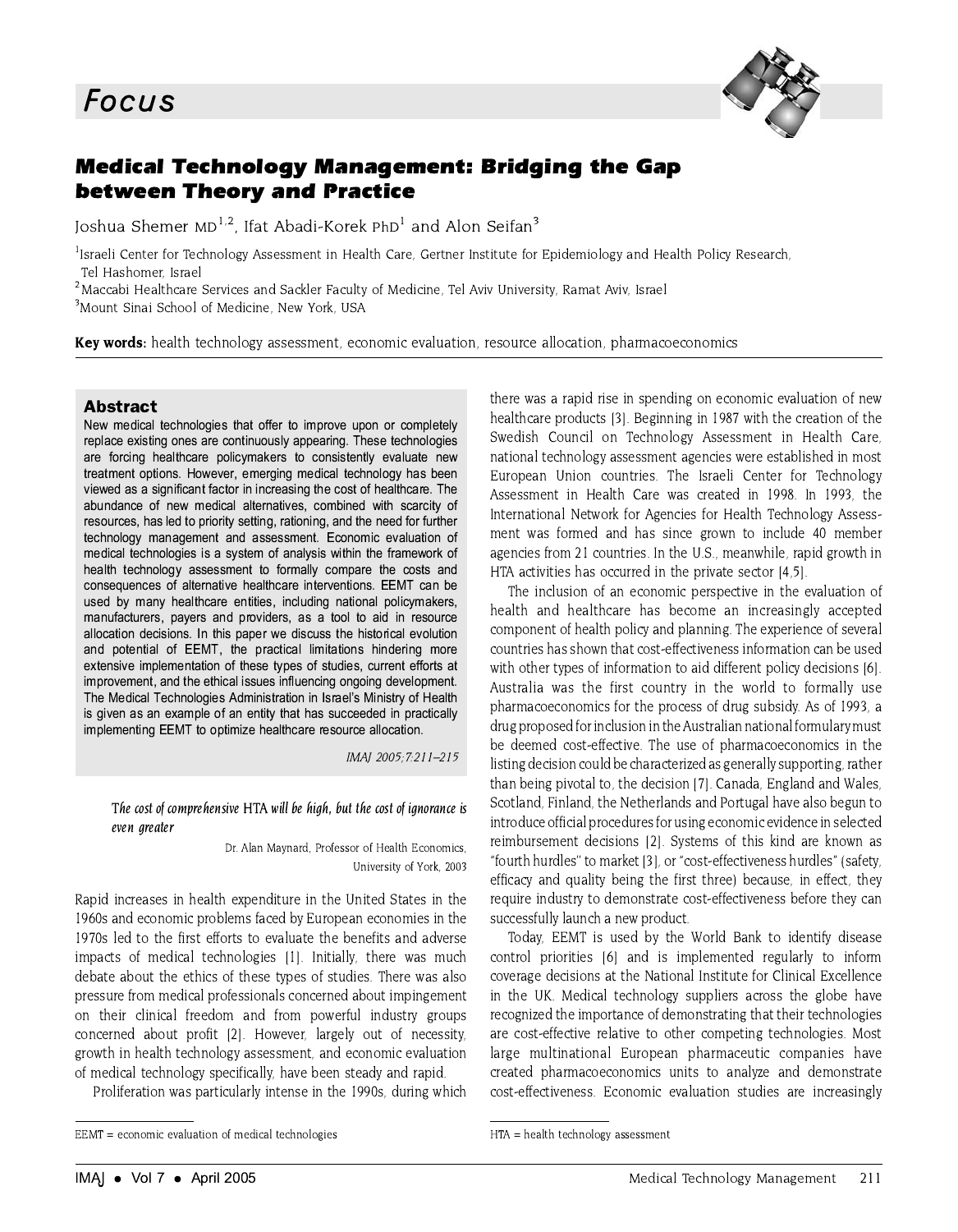specified in National Institutes of Health and pharmaceutic company research grants [8].

### **EEMT** and its potential

The majority of cost-effectiveness analysis studies to date have focused on technical efficiency and productive efficiency questions. Technical efficiency assesses whether a given output can be achieved by using less of one input while holding all other inputs constant. An example of this is a lower dosage of the same medication producing the same health outcome. The concept of productive efficiency refers to the maximization of health outcome for a given cost, or the minimization of cost for a given outcome. This is a comparison between different interventions for the same health condition. For instance, if a new technology is less or equally costly compared to an existing technology and the health outcomes are equal to or better than those of the existing technology, then the new technology is considered to be productively efficient in relation to the current intervention. Productive efficiency enables assessment of the relative value for money of competing interventions with directly comparable outcomes. Economic evaluation applications thus attempt to focus on local and marginal improvements.

The term allocative efficiency, on the other hand, takes into account not only the productive efficiency with which healthcare resources are used to produce health outcomes, but also the efficiency with which these outcomes are distributed among the community. Thus, allocative efficiency addresses the issue of achieving the right mixture of healthcare programs to maximize the welfare of society [9]. By definition, addressing issues of allocative efficiency in health requires a sectoral approach to evaluation. By sectoral CEA, we mean that all alternative uses of resources are evaluated in a single exercise. Only a few applications of this broader use of CEA can be found. Examples include the World Bank Health Sector Priorities Review project, the Oregon Health Plan, the Harvard Life Saving Project, and the WHO-CHOICE (Choosing Interventions that are Cost-Effective) [6].

Increased implementation of technology analysis holds great potential to improve the quality and effectiveness of healthcare systems. It was previously estimated that the U.S. Congress's Center for Health Technology produces approximately \$200 in savings for every \$1 spent on health technology assessment [10]. EEMT in technology assessment can inform many important policy issues, including budget determination for public health interventions, the optimal balance between private and public funding or between primary and secondary care, optimal healthcare treatment strategies (prevention vs. treatment), priority-setting and the creation of appropriate incentives and reimbursements [2]. In a recent survey, entitled EUROMET, which studied the impact of EEMT on European healthcare decision makers and their attitudes towards EEMT, about 75% of the respondents stated that economic considerations should influence clinical practice at least to some extent [11].

In another recent survey, less than half the information users reported that they use formal benefit/cost results [12]. Anecdotal evidence, expert opinion and clinical trial data still dominate much of resource allocation [2]. If there is such widespread consensus that EEMT is important and that the healthcare environment will increasingly require improvements in efficiency, what are the factors limiting the practical influence of EEMT? A review of the literature indicates several concerns affecting the extent of implementation of EEMT study results. Credibility and validity of studies, for example, has been challenged due to concern regarding significant methodologic inconsistencies and shortcomings [6]. In fact, there is still much ambiguity as to which costs and benefits should be included in analysis. Furthermore, it is not vet understood how these input and output measures, if agreed upon, should be best valued. The following methodologic issues remain at least partially unresolved.

- Variability in the large number of assumptions made in economic studies [11] depending on the study perspective
- How to accurately measure direct healthcare costs (whether  $\bullet$ prices, charges, or reimbursement rates of medical products accurately capture opportunity cost of healthcare interventions). It was recently argued that the true cost of a new technology, in today's restricted environment, is more accurately represented by the value that is forfeited by diverting funds from other healthcare programs [13].
- All estimates of costs and effects are subject to uncertainty.  $\bullet$ Parameter uncertainty arises due to sample variation around estimates of variables used to calculate a cost-effectiveness ratio. Uncertainty also arises due to disagreement on value judgments required for the analysis (e.g., quantifying health outcomes).
- Insufficient availability of cost data. There is concern that using  $\bullet$ past clinical trials to obtain cost data is insufficient because the statistical power of these trials is usually set in terms of health outcomes, not costs. In addition, there are significant design issues with regard to running economic analyses alongside clinical trials (such as aligning study perspective, hypothesis testing, sample size estimation, and data collection) [14]. There is also significant concern as to whether economic results extrapolated from clinical trial data can actually apply in real settings [11].
- Discord over whether to discount future health benefits, and if so, at what rate [15-17].
- Timing issues. An economic analysis is often not completed until  $\bullet$ the product has moved through several development stages, thus rendering the data inaccurate or at best outdated. Illustrating the difficult nature of creating accurate studies in such a timely manner, an appraisal by the National Institute of Clinical Excellence of interferon-beta and other multiple sclerosis drugs that was commissioned in August 1999 was not concluded until 2002 because it required additional modeling [18]. Survey respondents in a 2001/2002 study examining the use of formal economic analyses indicated timeliness as an important factor and that "economic outcomes were rarely available when needed for decision-making" [12].
- Sponsorship bias, as in clinical trials.

**Limitations** 

 $CEA = cost\text{-effective analysis}$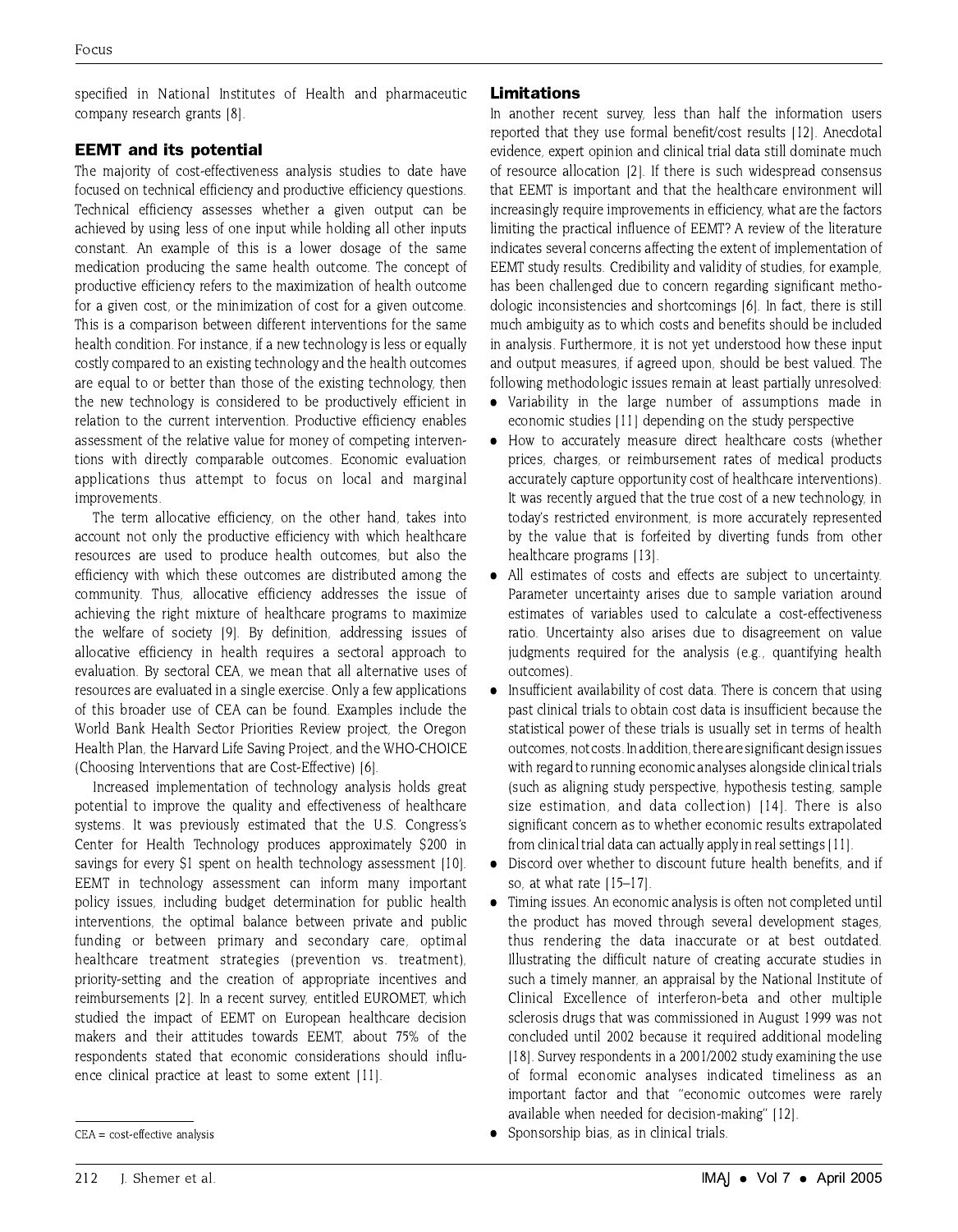Compounding credibility and validity issues is the fact that decision-makers often have difficulty interpreting research reports. These reports are often studies presented in a format that is inaccessible to them, largely due to their lack of background in health economics [11,19]. A very low percentage of respondents in the EUROMET study had undergone any sort of training in health economics.

Another important factor influencing implementation of EEMT study results is institutional ability to implement findings. The number one barrier cited by decision-makers in the EUROMET survey was "difficulty in moving resources from one sector budget to another."

Even if a study is deemed to be thorough and credible, and a decision-maker is sophisticated and flexible enough to understand and respond to the results, the question remains whether there is appropriate alignment of incentives. In the case of the clinicianpatient relationship, for example, the best interest of the patient supercedes societal or economic concerns. Another example of lack of incentive alignment is observable when it comes to preventive care, which can sometimes be the most cost-effective strategy, though it often does not provide benefits until far into the future. Hospital decisions are constricted by shorter-term budget issues. Managed care organizations in the United States are not keen on investing in preventive services because their patient population is constantly changing, and thus the organization never sees the direct future benefits of its investment [20]. This is most likely a universal problem of insurers and healthcare plans. High level healthcare policymakers and legislators are probably the only parties aligned properly with societal concerns. Even so, they can be largely influenced by powerful lobbies and manufacturers. This is a most pressing incentive problem that the medical society should work to prevent.

Linkage between researchers and decision-makers must also improve in order for EEMT to have a more practical influence in healthcare decision-making. An example of the importance of linkage was a 1995 analysis of technology assessment in eight industrialized countries, which showed that technology assessment studies have little or no effect on policy making in the U.S. and France, two countries that have a "limited policy structure for technology management" [21].

Finally, cultural preferences, such as demand for unlimited availability of new technologies and reluctance towards limitations. could play a significant role, especially in the U.S. [22,23], as can little attention given to developing active dissemination strategies and wide variation in evaluation activity in different countries and regions.

#### **Efforts at improvement**

Many trends indicate an effort to improve the credibility and level of implementation of EEMT studies. For example, generalized CEA has been developed to meet a number of limitations in the implementation of sectoral CEA discussed above. One of the desired characteristics for sectoral CEA is that it be presented in a way that can be translated across settings to the maximum extent possible so that the results can benefit as many decision-makers as possible. The approach of generalized CEA, proposed by the WHO Guide to Cost-Effectiveness Analysis, seeks to provide analysts with a method of assessing whether the current mix of interventions is efficient, as well as whether a proposed new technology is appropriate. It also seeks to maximize the generalizability of results across settings. Generalized CEA proposes the evaluation of interventions against the alternative of "doing nothing," thereby providing decision-makers with information on what could be achieved if they could start again to build the health system. This specific feature is not addressed in traditional CEA, which typically evaluates new interventions as compared to the current mix and thus leads to "intervention mix-constrained CEA." Thus generalized CEA can be categorized as a different, more fundamental, type of economic analysis [24].

Although there are many inherent challenges to international comparison, or generalizability, in health technology assessment (including country-specific variations in health risks, use of services, medical practices, resources and personal valuations of health) [13], the push towards international collaboration is very apparent. Factors contributing to this include globalization of the market for medical technologies, a significant amount of duplication of effort (seven European countries have commissioned research to inform policy choices in prostate cancer) [2], and historically slow dissemination of study findings. The WHO-CHOICE project attempts to enable comparison of cost-effectiveness of health interventions across different countries and health systems [6]. The U.S. and Britain are collaborating in health technology assessment through the Commonwealth Fund and the Nuffield Trust, respectively, to identify outmoded, unjustified or underutilized technologies and to jointly engage in horizon scanning [25]. The European Commission recently supported three projects intended to improve international collaboration in medical technology assessment. These were EUR-ASSESS in 1994 (focusing on dissemination. harmonization, priority-setting and linkage); HTA-Europe in 1997 (emerging technologies, internationally coordinated assessments, outcome measures, role of HTA); and the European Collaboration for Assessment of Health Interventions and Technology in 2000 (prevention and health promotion activities, systems for routine exchange of information, identification of possible joint assessments, best practices, HTA education and support networks, linkage) [26].

As international standardization efforts continue, improvement in methodology and usability also continues. For example, Britain's National Health Service's Delivering and Organization program systematically examines issues that obstruct the translation of evidence into practice, including developing 'receptor capacity'. Receptor capacity is the availability of individuals in the policymaking and end-user communities who are capable of understanding information produced by health service researchers [27]. Regarding quality concerns, there has been a call for improvement in the peer review process [28,29]. More sophisticated statistical methods are being developed to address inherent uncertainty in economic assumptions [30]. In order to improve data accuracy and to address timing issues, economic studies are increasingly being run alongside clinical trials, and cost data are being gathered at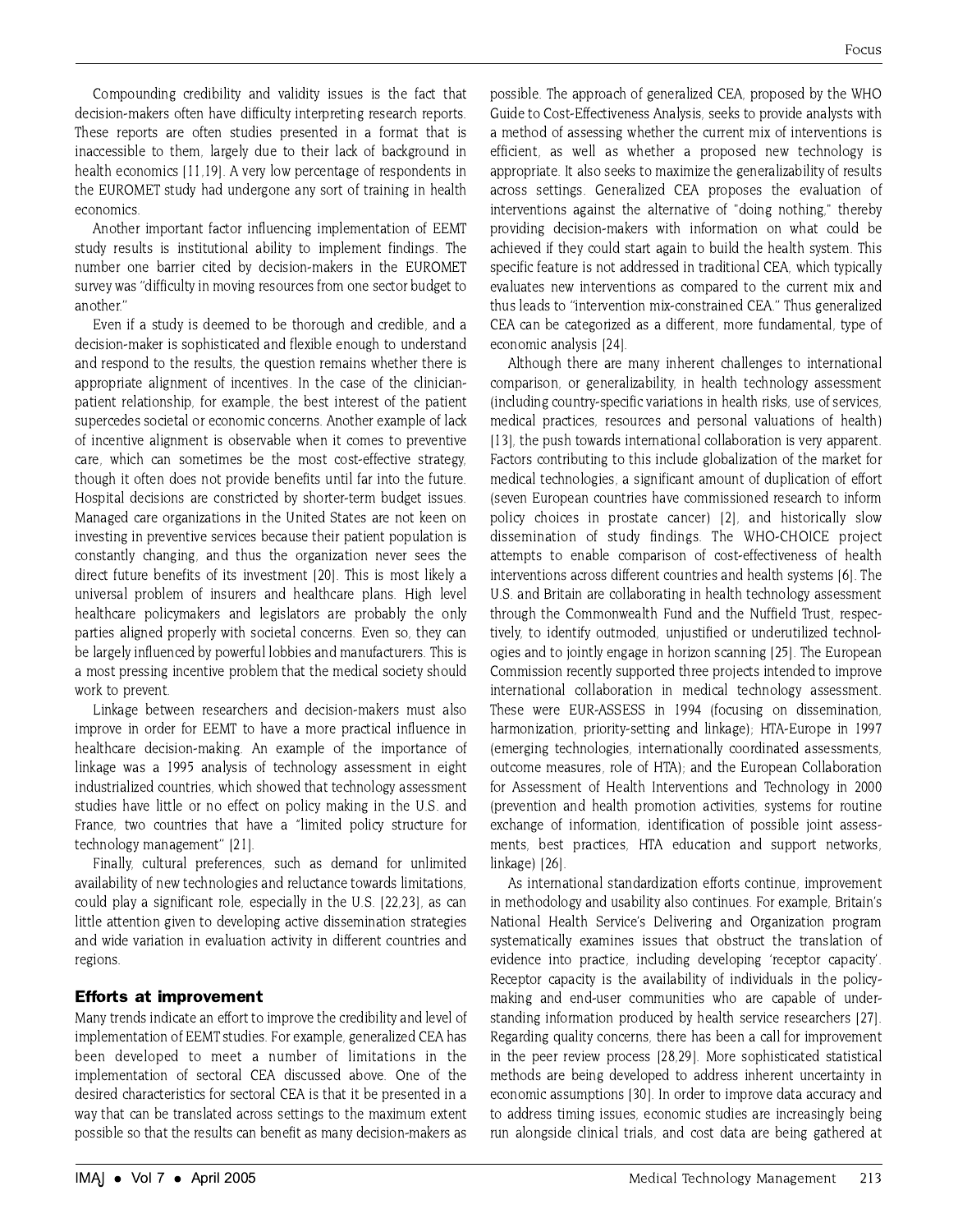earlier stages of product development [3]. Increased transparency should likely address bias concerns. Finally, the role and capacity of governmental agencies, especially in Europe, seems likely to expand [26], thus strengthening linkage among researchers and decision-makers.

## **Ethics**

Ethical considerations are perhaps the most complex and influential in the ongoing development of EEMT. Firstly, it has been argued that it is simply unethical to take costs into account in clinical decision-making or to attempt to value human life/health in monetary terms. For example, economic analyses using wage as a measure to value productivity costs have been charged with "productivity ageism." or discrimination based on the social stature of the patient [31]. Also, clinical guidelines based partly on economic factors have been criticized as impinging upon the clinical autonomy of physicians.

The Quality-Adjusted Life Year, in particular, has been the most controversial and ethically debatable measure. For example, since older people or those with shortened life expectancy will have shorter duration of health benefit due to a given treatment, health interventions for the elderly produce fewer QALYs. Economic analyses using QALYs have thus been charged with "ageism" [31]. The QALY was also criticized for discriminating against those who are disabled or have a diminished capacity to benefit, since their potential numerical health improvement due to treatment is similarly limited [33].

Despite the ethical criticism, healthcare budget constraints have made economic evaluation unavoidable. It has become apparent that in an environment with fixed resources, allocation to one patient means taking away from another. Because of this concept of opportunity cost, it may be unethical not to consider economic factors in medical decisions, and a physician exercising his clinical freedom for the benefit of one patient may actually be less ethically grounded than community-appointed healthcare policy makers who take into account the entire system of patients [34].

Currently, the debate has shifted to whether the values of patients or those of the public should be used to obtain utility measures such as the QALY. Studies have shown a large discrepancy between the values of patients and the public with regard to measuring quality of life [35]. More importantly, however, it is becoming apparent, based on empirical evidence, that the very concept of basing healthcare policy decisions entirely on the concept of maximization of health gains may be out of line with society's inherent moral preferences for healthcare distribution. This is the debate of "justice vs. efficiency," begun in the mid-1990s [31]. Otherwise stated, the very idea that we should allocate our resources based solely on efficiency and health maximization is being challenged. Rather, society may be willing to sacrifice efficiency to accommodate other circumstantial factors. Studies have empirically shown that society deems the following factors, currently not fully accounted for within economic analysis, to be important in distributive decisions:

- Age  $-$  favoring the young over the elderly
- Social role favoring patients with dependants or other social responsibilities
- Lifestyle and prior consumption of healthcare resources favoring patients who are ill through no fault of their own
- Potential to benefit equal preference to patients with or without disabilities in allocation of life-saving technologies
- Initial severity of illness preferences for those who are "worstoff"
- Rule of rescue general aversion to denying help to those in the face of death
- Distributional preferences evidence that the public favors keeping some resources for groups who are disfavored by prioritization due to a "maintenance of hope" concept [36] and a preference for general distribution of health gain as opposed to more concentrated distribution to specific cohorts.

Because EEMT has shifted the medical decision-making process away from a physician-based, individually tailored approach towards a more society-oriented approach based on the collective good, it has become more important to incorporate society's moral preferences into policy-making. Some have advocated adding transparent, deliberative democratic processes to cost-effectiveness analysis results [37]. Others have called for increased reliance on market forces. Still others have advocated attempting to quantitatively integrate social values into the QALY framework, examples being Cost Value Analysis, rank-dependent utility theory and other equity-adjusting methods. As expected, the field of empiric ethics, which attempts to quantify society's moral preferences, may rise in importance.

In a March 2003 survey on the handling of ethical issues among members of the International Network for Agencies for Health Technology Assessment, 80% regarded ethical issues as an integral part of assessments. Whether it is decided that ethical analysis be undertaken by separate ethics committee, or included directly in economic analysis, it is clear that ethics will continue to play a critical role in shaping the ongoing development of economic analysis.

#### **Conclusion**

It is likely that knowledge of the impact of economic assessment on decision-making will increase in the near future, especially considering the increased government funding of technology assessment [30]. As the methodologies of the studies are refined and harmonized, their credibility solidified and their implementation improved. EEMT has the potential to become a legitimate and powerful tool in informing healthcare resource allocation policy decisions.

As the methodologies for EEMT continue to evolve, however, their initial purpose should not be forgotten – namely, to identify, among competing healthcare alternatives, those that result in the greatest clinical effectiveness relative to the cost. There is no doubt that, theoretically, capturing societal values in economic analyses is very desirable, such as those regarding ethics, non-health benefits and equity. The question remains, however, whether doing so is possible, and if so, practical in today's health policy environments

QALY = Quality-Adjusted Life Year